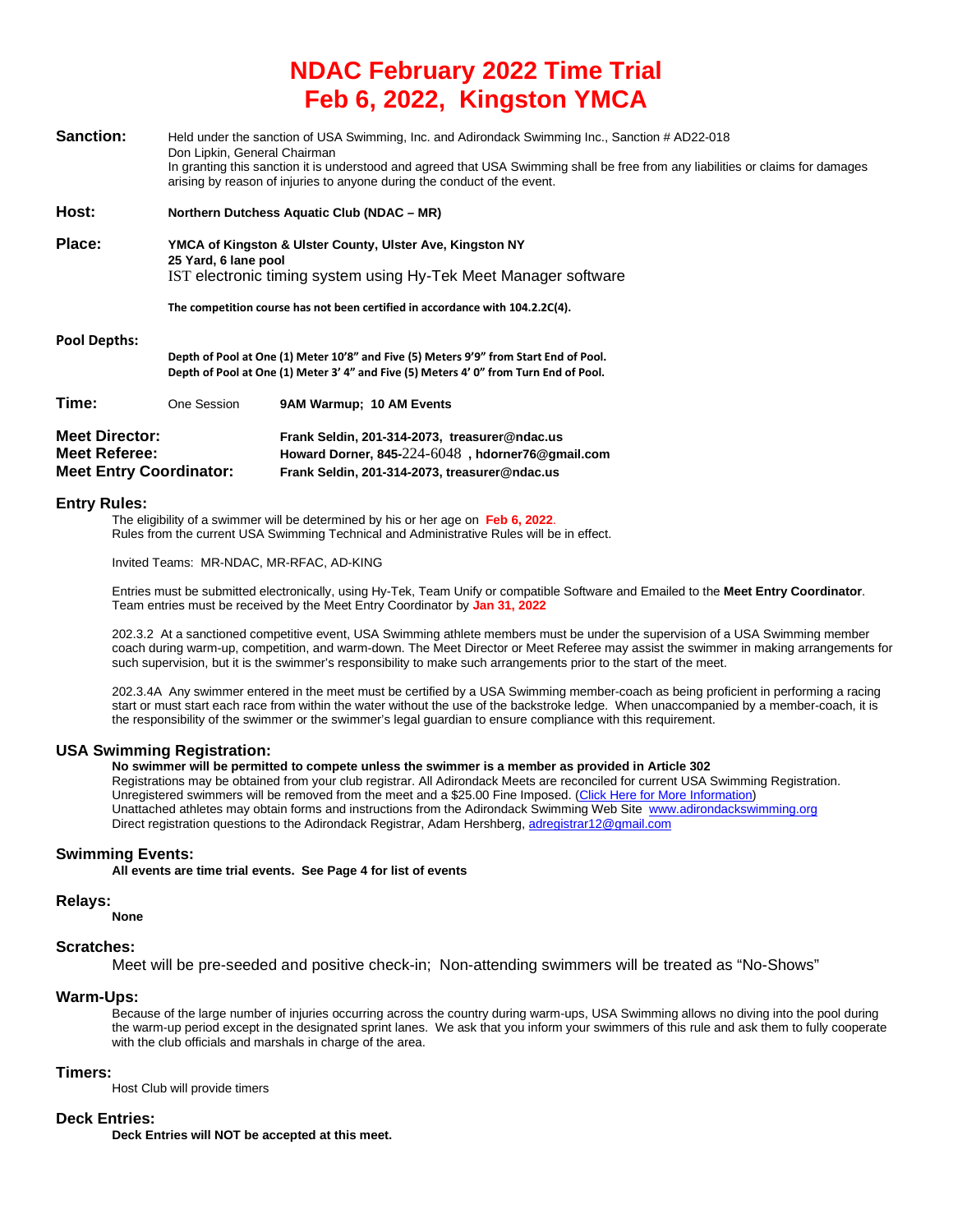#### **Meet Policy:**

Use of Audio or Visual Recording Devices, Including a Cell Phone, is not permitted behind the starting blocks, including any spectator area behind the starting blocks, in changing areas, rest rooms or locker rooms.

Changing into or out of swimsuits other than locker rooms or other designated areas is prohibited.

Operation of a drone, or any other flying apparatus, is prohibited over the venue (pools, athlete/coach areas, spectator areas and open ceiling locker rooms) any time athletes, coaches, officials and/or spectators are present.

No one will be allowed on the deck except USA-S Registered Officials and USA-S Registered Coaches with Current Certifications, USA-S Registered Swimmers and Meet Marshalls and Timers on Shift.

All Officials and Coaches are Required to display USA Swimming Credentials (USA Swimming Membership Card) while on deck. If, at an AD Sanctioned Meet, an individual is found on deck, acting in any coaching capacity and is determined to be out of compliance with USA Swimming requirements for coaches, that individual will be removed from the deck and the represented club will be fined \$250. Any swimmer found in an unauthorized area will be asked to immediately leave the premises. No exceptions. Each team is responsible for supervising its members.

All applicable adults participating in or associated with this meet acknowledge that they are subject to the provisions of the USA Swimming Minor Athlete Abuse Prevention Policy ("MAAPP"), and that they understand that compliance with the MAAPP policy is a condition of participation in the conduct of this competition.

An inherent risk of exposure to COVID-19 exists in any public place where people are present. COVID-19 is an extremely contagious disease that can lead to severe illness and death. According to the Centers for Disease Control and Prevention, senior citizens and individuals with underlying medical conditions are especially vulnerable.

USA Swimming, Inc., cannot prevent you (or your child(ren)) from becoming exposed to, contracting, or spreading COVID-19 while participating in USA Swimming sanctioned events. It is not possible to prevent against the presence of the disease. Therefore, if you choose to participate in a USA Swimming sanctioned event, you may be exposing yourself to and/or increasing your risk of contracting or spreading COVID-19.

BY ATTENDING OR PARTICIPATING IN THIS COMPETITION, YOU VOLUNTARILY ASSUME ALL RISKS ASSOCIATED WITH EXPOSURE TO COVID-19 AND FOREVER RELEASE AND HOLD HARMLESS USA SWIMMING AND ADIRONDACK SWIMMING AND EACH OF THEIR OFFICERS, DIRECTORS, AGENTS, EMPLOYEES OR OTHER REPRESENTATIVES FROM ANY LIABILITY OR CLAIMS INCLUDING FOR PERSONAL INJURIES, DEATH, DISEASE OR PROPERTY LOSSES, OR ANY OTHER LOSS, INCLUDING BUT NOT LIMITED TO CLAIMS OF NEGLIGENCE AND GIVE UP ANY CLAIMS YOU MAY HAVE TO SEEK DAMAGES, WHETHER KNOWN OR UNKNOWN, FORESEEN OR UNFORESEEN, IN CONNECTION THEREWITH.

**This statement (Covid-19) shall also be included in heat sheets.**

#### **Host Assumption of Risk Disclaimer Statement**

NDAC And YMCA of Kingston & Ulster County: NDAC and YMCA of Kingston & Ulster County (Kingston Y) have taken enhanced health and safety measures, in accordance with the overseeing government agencies, for our swimmers, volunteers, and spectators. You must follow all published, distributed, and posted instructions while attending an NDAC meet or any other NDAC event at the Kingston Y. An inherent risk of exposure to COVID-19 exists in any public place where people are present. COVID-19 is an extremely contagious disease that can lead to severe illness and death. According to the Centers for Disease Control and Prevention, senior citizens and guests with underlying medical conditions are especially vulnerable. By participating in, volunteering to support and/or attending an NDAC meet/event at the Kingston Y, you voluntarily assume all risks related to exposure to COVID-19.

#### **Services:**

**No Concessions**

#### **Spectators / Admission:**

Spectators will be allowed and limited to one per swim family. Admission will be \$5. All spectators will be required to wear masks (covering the nose and mouth) at all times while inside the building. Spectator policy is subject to change, and live streaming will be provided if necessary.

#### **Disabled Athletes:**

Adirondack Swimming welcomes athletes with disabilities. Athletes with disabilities are required to contact the Meet Director at least 2 weeks in advance of the meet so that provisions can be made for any special accommodations.

#### **Entry Fees:**

An entry summary sheet is included to compute your team entry fees. The entry fees are \$6.50 per individual event, which includes the \$.50 AD travel fund surcharge, and a \$4.00 per swimmer surcharge.

**ALL MANUAL ENTRIES, INCLUDING DECK ENTRIES (NON-ELECTRONIC) ARE SUBJECT TO A SURCHARGE OF \$1.00 PER ENTRY, WHICH APPLIES TO INDIVIDUAL OR RELAY ENTRIES.**

Make your entry check payable **to NDAC** and mail your check and entry summary sheet to the **Meet Entry Coordinator**. *Entries will be entered to the meet upon receipt of your check.*

#### **Photographers:**

Only Professional Photographers or Videographers hired by the host team or Press Photographers, who have been approved in advance by the meet director, will be allowed on deck. A Photographer Registration form must be completed and submitted to the meet director for approval, prior to the meet. Forms are available on the Adirondack Swimming website as well as from the Meet Director. Click here for a direct link to the registration form.

Swimmer's families, taking photos of their children from the spectator area, are not subject to this policy.

*Parents and Professionals, please refer to the "Meet Policy" above for general restrictions pertaining to all photography at Sanctioned meets*.

#### **Awards:**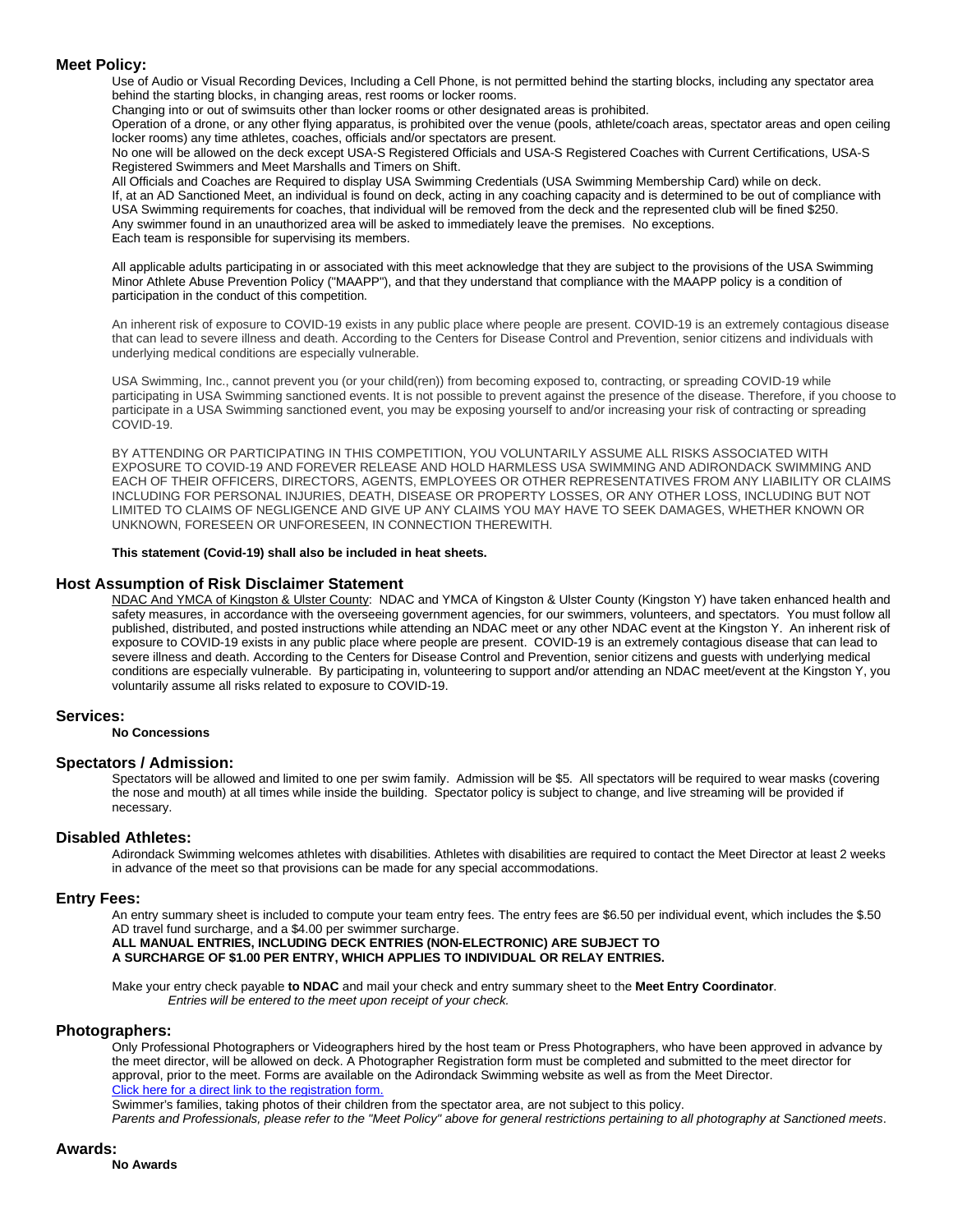#### **Officials:**

There will be an official's meeting conducted promptly 30 minutes before each session. Attendance is MANDATORY to work the meet. Please sign up in official's room before the start of officials meeting.

**All swimmers, spectators, coaches, officials, volunteers, and anyone else attending is required to abide by covid and any other health and safety measures as specified by the YMCA of Kingston & Ulster County, NDAC, Adirondack Swimming, USA Swimming, and any governing agencies. Failure to do so will result in removal from the premises. Specific rules for the event will be provided several days prior.**

**If you have any questions please contact the Meet Director or Meet Referee**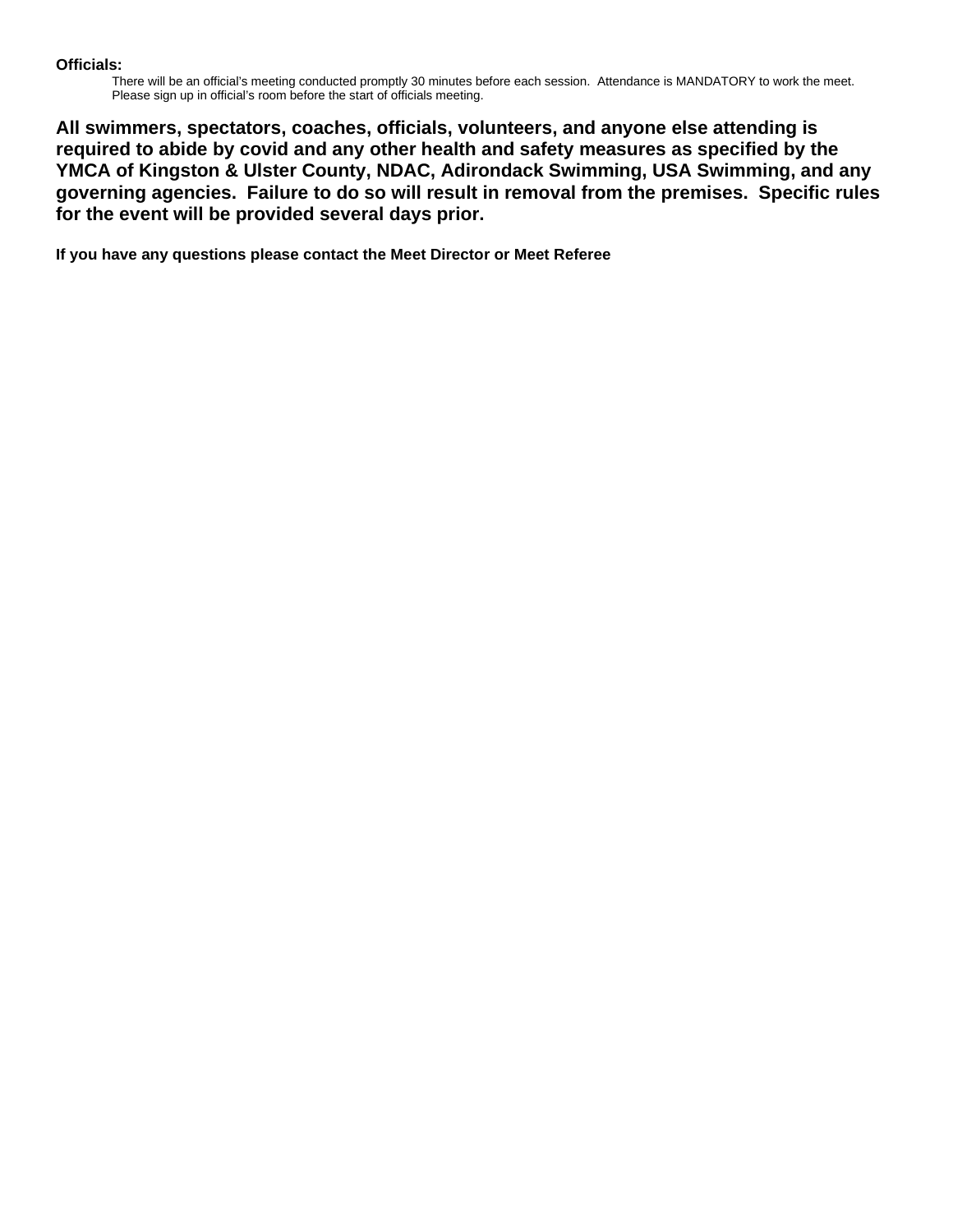### **NDAC 2022 Feb TT Feb 6, 2022 … Kingston NY**

#### **WARM-UPS 9:00AM … POSITIVE CHECK-IN BY 9:00AM … SESSION BEGINS 10:00AM**

| <b>Description</b> | Gender | Age Group  |
|--------------------|--------|------------|
| 200 IM             | Mixed  | Open       |
| 100 IM             | Mixed  | 12 & Under |
| 50 Free            | Mixed  | Open       |
| 50 Free            | Mixed  | 12 & Under |
| 200 Breast         | Mixed  | Open       |
| 50 Breast          | Mixed  | 12 & Under |
| 100 Back           | Mixed  | Open       |
| <b>50 Fly</b>      | Mixed  | 12 & Under |
| <b>100 Fly</b>     | Mixed  | Open       |
| 50 Back            | Mixed  | 12 & Under |
| 100 Breast         | Mixed  | Open       |
| 200 Back           | Mixed  | Open       |
| 100 Free           | Mixed  | Open       |
| <b>200 Fly</b>     | Mixed  | Open       |
| 400 IM             | Mixed  | Open       |
| <b>500 Free</b>    | Mixed  | Open       |
|                    |        |            |

**Each Swimmer May Swim A Maximum of 5 Events Per Day \$6.50 Per Individual Event Per Athlete for ALL Athletes \$4.00 Per Athlete Surcharge For Manual Entries, Add \$1.00 Per Entry (individual or relay)**